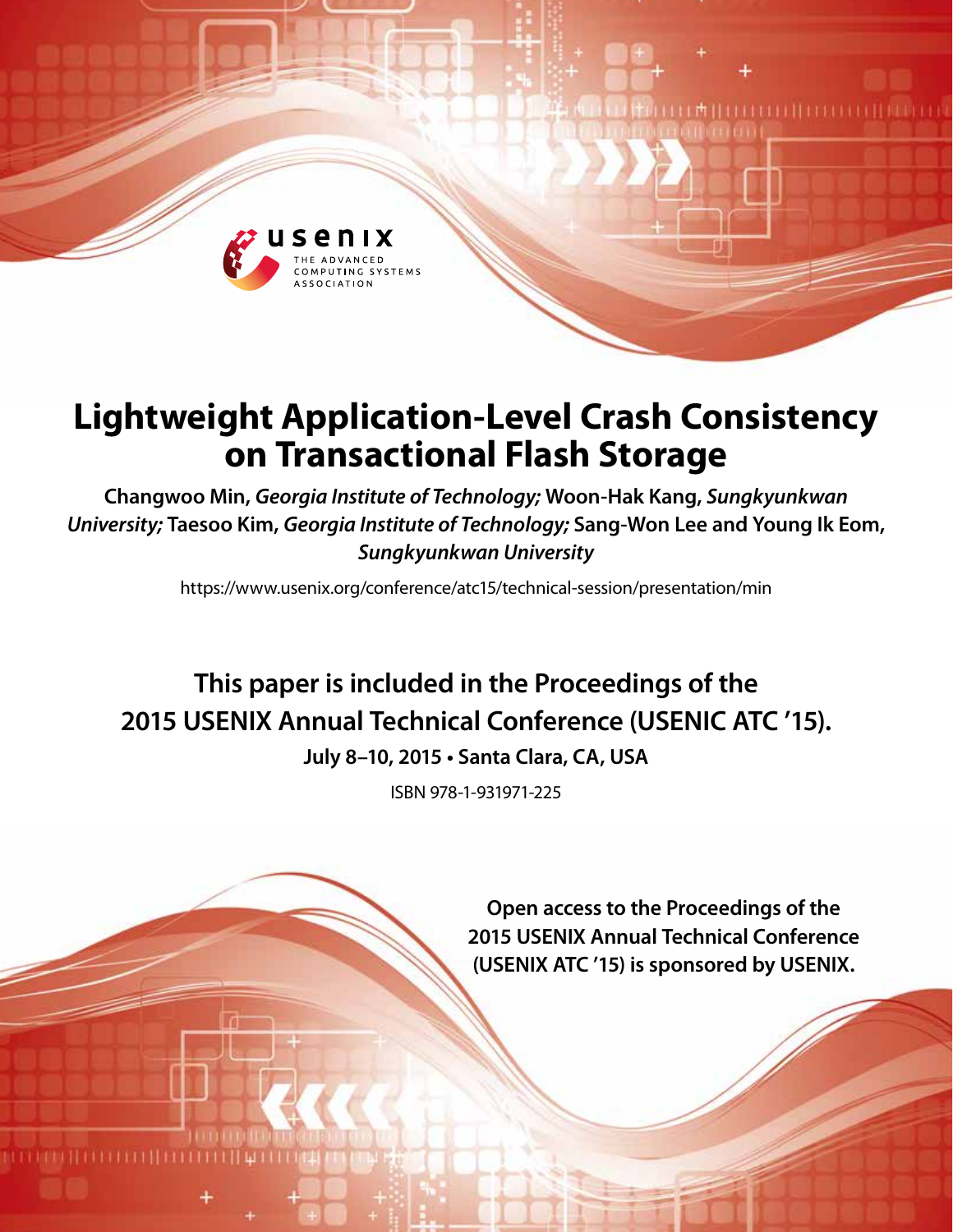## Lightweight Application-Level Crash Consistency on Transactional Flash Storage

Changwoo Min†∗ Woon-Hak Kang‡ Taesoo Kim† Sang-Won Lee‡ Young Ik Eom‡ †*Georgia Institute of Technology* ‡*Sungkyunkwan University*

#### Abstract

Applications implement their own update protocols to ensure consistency of data on the file system. However, since current file systems provide only a preliminary ordering guarantee, notably fsync(), these update protocols become complex, slow, and error-prone.

We present a new file system, CFS, that supports a native interface for applications to maintain crash consistency of their data. Using CFS, applications can achieve crash consistency of data by declaring code regions that must operate atomically. By utilizing transactional flash storage (SSD/X-FTL), CFS implement a lightweight mechanism for crash consistency. Without using any heavyweight mechanisms based on redundant writes and ordering, CFS can atomically write multiple data pages and their relevant metadata to storage.

We made three technical contributions to develop a crash consistency interface with SSD/X-FTL in CFS: selective atomic propagation of dirty pages, in-memory metadata logging, and delayed deallocation. Our evaluation of five real-world applications shows that CFS-based applications significantly outperform ordering versions:  $2-5x$  faster by reducing disk writes  $1.9-4.1x$  and disk cache flushing 1.1–17.6×. Importantly, our porting effort is minimal: CFS requires 317 lines of modifications from 3.5 million lines of ported applications.

#### 1 Introduction

Preserving the consistency of application data is one of the foremost responsibilities of computer systems. Applications, ranging from a simple text editor to more complex relational DBMS, are designed to keep their data crash-consistent. Nevertheless, due to limited file system interfaces, primarily fsync(), update protocols of applications to achieve crash consistency are notoriously complex, inefficient, and ad-hoc. As a result, most applications still incur inconsistencies of data upon system crashes or random power failures [54].

Suppose that two database files need to be atomically updated as shown in Figure 1. In current file systems, a typical solution is to use multiple rollback journals as shown in Figure 2. To make a single database update

|                         | $+ cfs_b$ egin();                                       |
|-------------------------|---------------------------------------------------------|
| <sup>2</sup>            | write('db1 "new");                                      |
| $\overline{\mathbf{3}}$ | $write('db2, "new")$ ;                                  |
|                         | $\sim$ $\sim$ $\sim$ $\sim$ $\sim$ $\sim$ $\sim$ $\sim$ |

 $+$  cfs\_commit();

Figure 1: An example code snippet to implement crashconsistent updates of two database files in SQLite by using CFS. In this pseudo code, /db1 means a file descriptor of a database db1 under the directory /, and "new" means new data (e.g., database entry) to be updated. Two API calls, cfs\_begin() and cfs\_commit(), are included at the beginning and end of two write() operations to denote an atomic update.

crash-consistent, it first records the original state of the database to a journal, so that it can always restore the database to known state upon a system crash. To make multiple database files crash-consistent, it has to maintain another journal, the so-called master journal, which specifies the database files involved during updates.

As a result, popular database systems, such as SQLite [7], end up maintaining three journal files and performing 11 fsync() operations for updating just two database files with crash-consistency [31]. Besides complexity, this ad-hoc update protocol imposes a huge performance overhead: under ext4 in ordered journal mode, it generates 48 page disk writes and eight disk cache flush operations to update just two data pages. In spite of the inherent performance overhead, such fsync()-based update protocols often can not guarantee crash consistency. This happens because some file systems, device drivers, and virtual machines deliberately ignore such flush requests to optimize runtime performance [12, 13, 50].

A significant amount of research has been done to provide consistency of file system structures (e.g., metadata) [16, 25, 29, 39, 43, 58, 64]. However, upon crashes or power failures, even when file system structures are consistent in a system-wide manner, each application's data can be left inconsistent.

One reason why file systems and applications resort to costly journaling or logging is that current storage devices do not guarantee the atomic write of multiple pages or even a single page. Though recently proposed transactional flash storage supports atomic multi-page writes [20,33,51,53,56] by extending their log-structured write mechanism, to the best of our knowledge, there is no study on how to use transactional flash storage for

<sup>∗</sup>Some of this work was performed while Changwoo Min was at Sungkyunkwan University.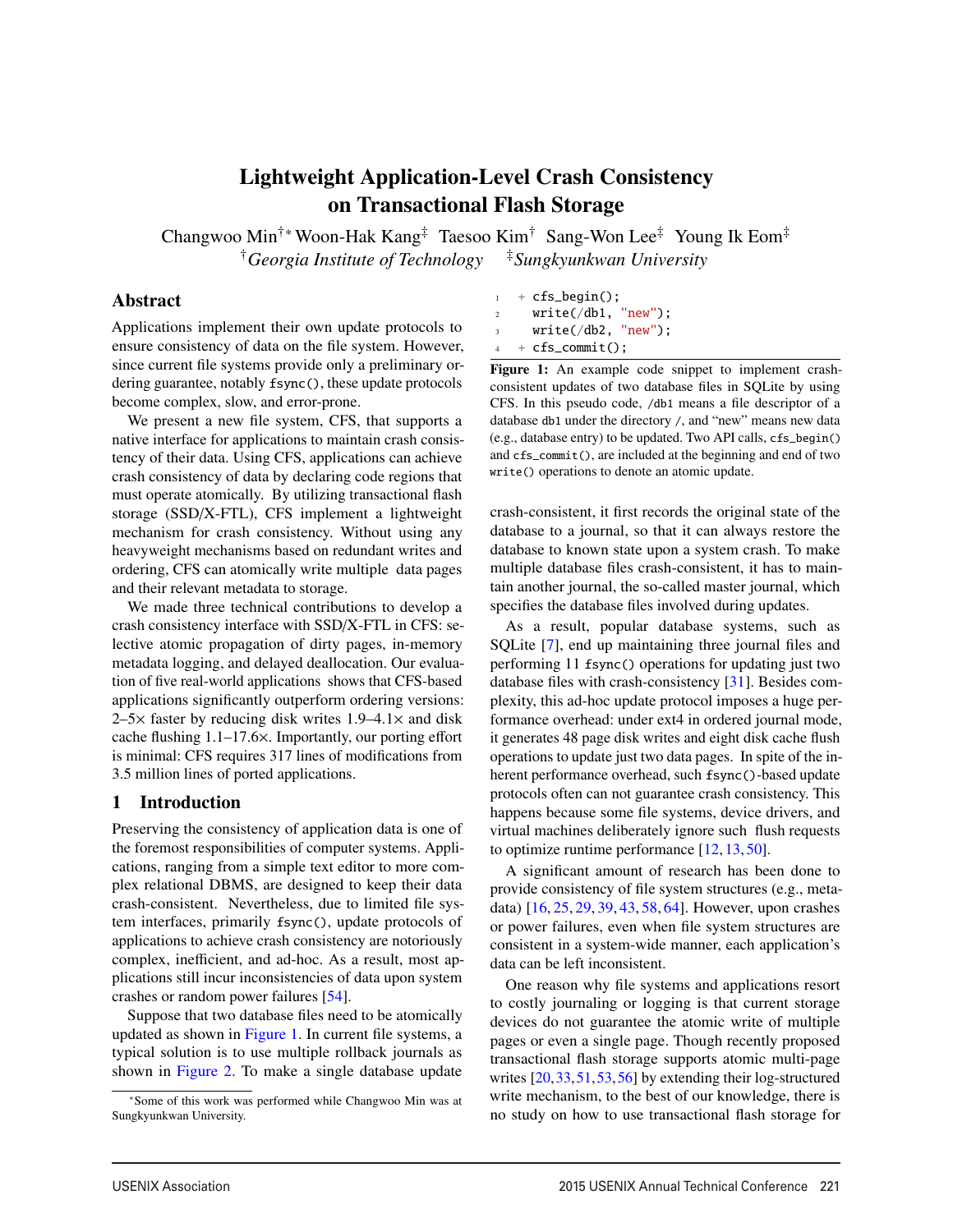

Figure 2: Crash-consistent updates of two database files in SQLite. File systems provide a minimal consistency guarantee upon a crash or a power failure: data and metadata of the latest sync-ed files will be preserved in order. To provide application-level consistency, an application has to carefully coordinate fsync() and unlink() in an ad-hoc manner. In this example, SQLite maintains a master journal (master.jnl) and two journals (i.e., db1.jnl and db2.jnl) with complex ordering of fsync() and unlink() calls. Because fsync() does not ensure that the entry in the directory containing the file has reached storage, creating a journal file entails two fsync() calls: one for the journal itself and another for its parent directory.

2

direct and efficient support of application-level crash consistency.

In this paper, we present CFS, a file system that natively supports application-level crash consistency on transactional flash storage. We make the following technical contributions:

- Native Interface for Crash Consistency: CFS provides a native interface for applications to describe *atomic code regions* which must operate atomically. For each region, CFS creates an *atomic propagation group*, which is a set of data and metadata pages modified in the region. An atomic propagation group is atomically written to storage regardless of system crash (*commit*), or is reverted either explicitly by a user (*abort*) or upon crash. Atomicity is guaranteed by atomic multi-page writes in transactional flash storage without using any journaling or logging.
- In-Memory Metadata Logging: The key design challenge is how to propagate metadata pages shared by multiple atomic propagation groups. Suppose that two inodes in different groups happen to be in the same metadata page; committing a group results in unintended propagation of another inode. We call this *false sharing of metadata pages* because irrelevant sub-page-sized metadata structures are in the same page. To resolve this, we introduce an *inmemory metadata logging* mechanism that keeps track of metadata changes for each group and selectively propagates changes of a committing group.
- Delayed Deallocation: All operations in an atomic code region must be safely abortable. However, it is tricky to revert deallocation of file system resources such as inodes and blocks. For example, suppose

that block B1, which was released from atomic propagation group A1, was allocated to another group. If A1 is aborted, it is impossible to revert A1's deallocation of B1. To resolve this, we introduce a *delayed deallocation* technique, which defers actual resource deallocation until commit time.

• Legacy Application Support: CFS internally manages a system-wide atomic propagation group for legacy applications that do not use CFS system calls. Legacy applications can run with CFS-based ones without any modification.

Unlike transactional file systems [36, 42, 55, 60, 63]. which have been proposed to support DBMS-like ACID transactions, we have designed CFS primarily for crash consistency, and *not* for strong isolation. There are two reasons for this decision. First, modern applications like MariaDB [3, 38] or Kyoto Cabinet [2] already relax their isolation level for performance optimization, without compromising their correctness semantics. If strong isolation is enforced by transactional file systems, atomic updates in these applications may fail to progress efficiently due to frequent conflicts among transactions. We will discuss this in more detail in  $\S 8$ . Second, using rich semantics at the application level, it makes sense to give developers more freedom to choose appropriate synchronization primitives to achieve the required isolation level for their applications. We summarize isolation policies of popular applications in §6.

We have implemented CFS based on ext4 using transactional flash storage (SSD/X-FTL [33]). Our evaluation on real-world applications, including SQLite, MariaDB, and Kyoto Cabinet shows that CFS-based applications significantly outperform their original versions:  $2-5\times$  faster by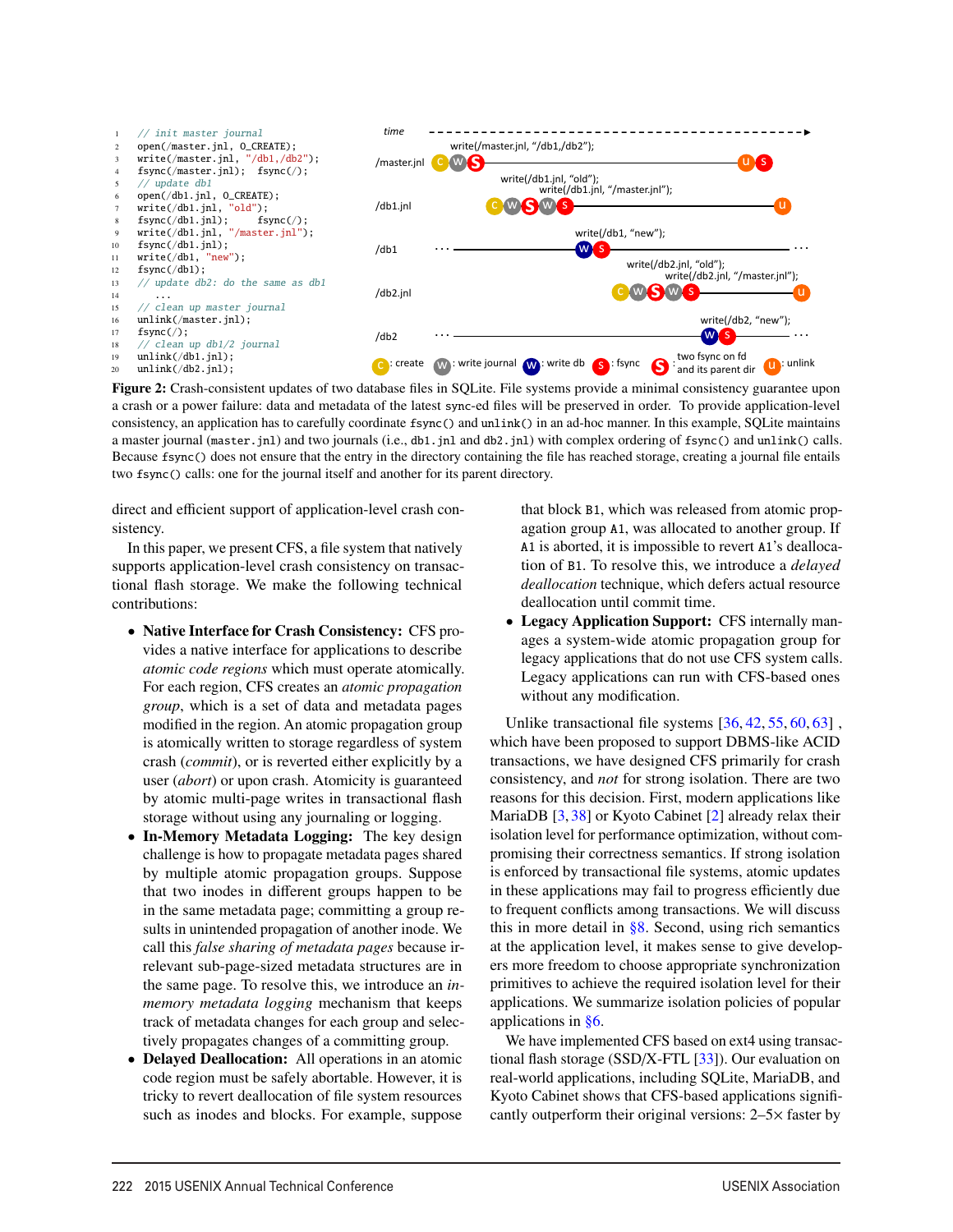reducing disk writes  $1.9-4.1\times$  and disk cache flushing by 1.1–17.6×. Our porting experience shows that CFS can easily replace a variety of existing update protocols with its native interface.

In the rest of this paper, we will discuss the background  $(\frac{8}{2})$  and design principles  $(\frac{8}{3})$ . Next, we will present the details of CFS design  $(\frac{6}{4})$  and implementation  $(\frac{6}{5})$ . Then, we will show our application case studies  $(\S6)$  and evaluate performance  $(\frac{8}{3})$ . Finally, we discuss our limitations  $(\S 8)$  and related work  $(\S 9)$ , and conclude  $(\S 10)$ .

## 2 Background

#### 2.1 Problems in Modern File Systems

Modern file systems cannot guarantee application-level crash consistency even with data journal mode for the four following reasons:

No Atomicity on Multiple Files: It is not uncommon that application data, which needs to be atomically updated, spans two or more files, as shown in Figure 2. However, while modern file systems provide three ordering primitives, namely sync(), fsync() and msync() for system-wide or file-wide flushing, they do not provide any primitive to flush multiple files selectively and atomically. As a result, developers have no option other than to implement their own complex update protocols with the given primitives.

Lack of Atomic Page Writes: Although fsync() ensures durability and ordering of writes, current storage devices do not guarantee the atomic write of a single page as well as multiple pages. Hence, file systems and applications resort to costly *journaling (or logging)* mechanisms or complicated *copy-on-write (CoW)* mechanisms [19]. However, disk cache flush operations, which are essential to implement such mechanisms, frequently become a performance bottleneck [18, 19, 46].

Shared Metadata Page: Even if an underlying storage device provides atomic page writes, modern file systems cannot directly support application-level crash consistency. Assume that two applications, A1 and A2, are running. Suppose that A1 finishes atomic updates of its changes and the system crashes before A2 triggers its atomic updates. To achieve crash consistency of A1, all data pages and relevant metadata pages should be written. However, a metadata page can contain information of both A1 and A2, so the *incomplete* metadata changes of A2 can be accidentally propagated by A1. This is because a write unit in storage is a page, not an individual metadata structure. We call this *false sharing of metadata pages*. Depending on the unwanted metadata propagation of A2, a directory could have nonexistent files, or a file could have garbage blocks, or the free block counter in a superblock could be incorrect. In other words, A1 hampers

the consistency of A2 upon a crash.

Steal Policy and Lack of Undo Mechanism: Modern file systems use the *steal policy*: due to page reclamation by the page flusher or sync() by applications, any metadata or data page can be written to storage at any time, although its corresponding application is still executing. Upon system recovery after a crash or an application's request to abort its changes, the stolen pages and in-memory data structures, such as metadata and inode cache, should be reverted. Unfortunately no existing file system provides a native undo mechanism. This is one of the main reasons why file systems cannot natively support application-level crash consistency.

#### 2.2 Transactional Flash Storage

*Transactional flash storage* [20, 33, 51, 53, 56] supports atomic write of multiple pages by extending the logstructured nature of a *flash translation layer* (FTL). They defer the update of the mapping table for new data and achieve the atomicity of multi-page writes by atomically updating the mapping table in response to a commit request from the host. Since atomic writes achieve a high level of data integrity with fewer write commands, the storage industry is working on its standardization [61].

In this paper, we used  $SSD/X-FTL$  [33], which is a transactional flash storage providing extended SCSI interfaces such as write(txid, page), commit(txid), and abort(txid). Each write operation is associated with txid, and the written pages with the same txid become atomically durable upon a commit(txid) request. Upon an abort(txid) request, they are reverted to their old copies. Though CFS is built on SSD/X-FTL, CFS does not fundamentally require SSD/X-FTL, and it can be built on any transactional storage devices [26, 51, 56, 61] (see  $\S 8$ ).

## 3 Design Principles

3

For an application to be crash-consistent, a series of file system operations either *all* occur, or *nothing* occurs. From the perspective of file systems, this can be translated into the following technical axiom: "all data pages and their relevant metadata changes should be *atomically* propagated to storage." In this paper, file systems satisfying this technical requirement will be said to provide *application-level crash consistency*. In this section, we discuss four design principles which will lead to our key techniques: selective atomic propagation of dirty pages  $(\S 4.1)$  and in-memory metadata logging  $(\S 4.2)$ .

Defining an Atomic Code Region: In CFS, instead of implementing complex update protocols, applications simply specify an *atomic code region*, in which file system operations must be atomically processed. An atomic code region starts with cfs\_begin() and ends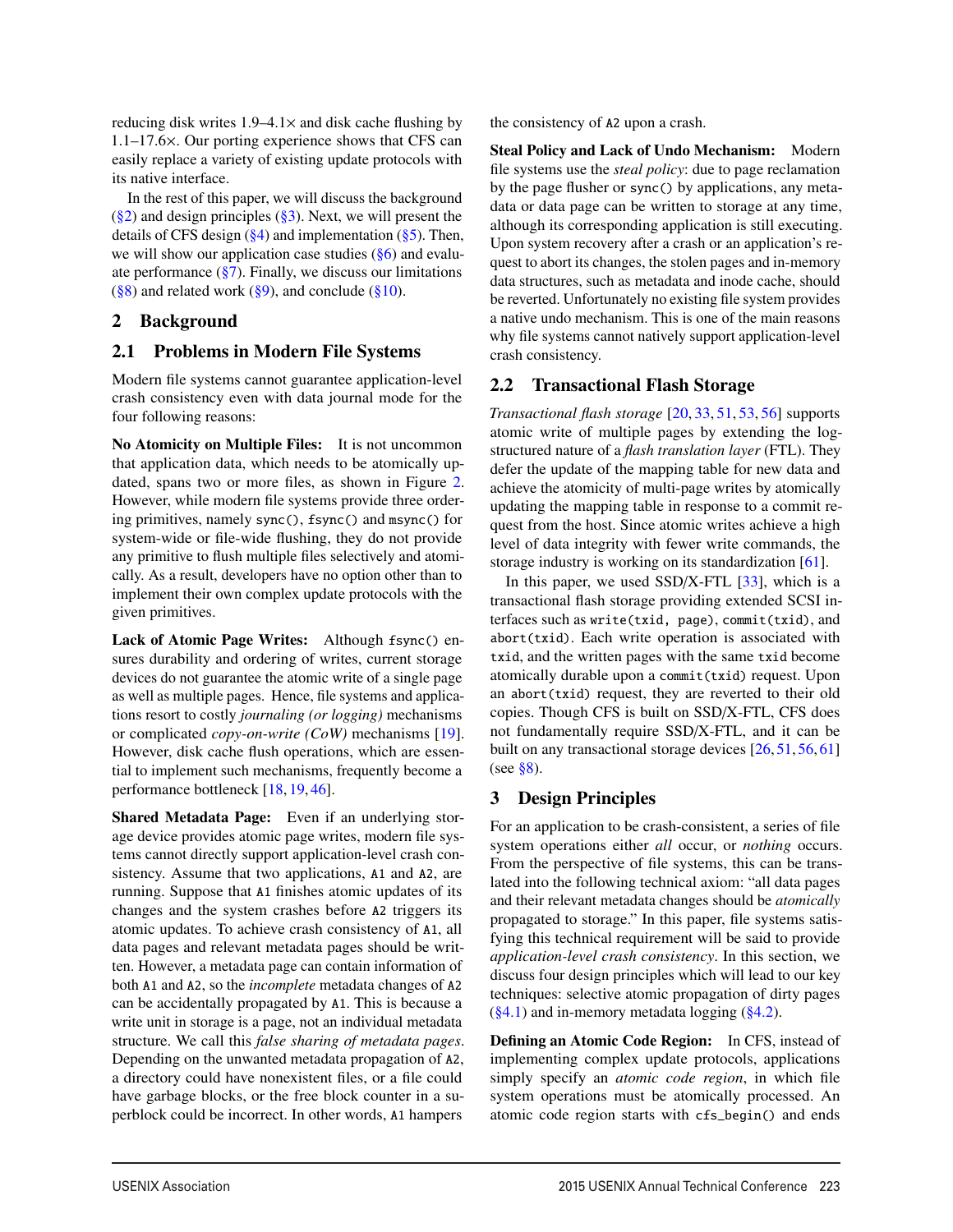with cfs\_commit() (or is canceled with cfs\_abort()). CFS automatically captures files modified by system calls, but for memory-mapped files, developers should explicitly specify corresponding file descriptors by using cfs\_add(fd). Naturally, there are one or more files in an atomic code region. After capturing all the modifications inside the atomic code region (the so-called *atomic propagation group*), cfs\_commit() will make those changes persistent, and cfs\_abort() will revert them by undoing all operations performed in the atomic code region.

Atomic Propagation of Data and Metadata Pages: Instead of resorting to costly journaling or complex CoW mechanisms, CFS exploits the atomic multi-page write feature of transactional flash storage. All data and relevant metadata pages modified in an atomic code region are grouped and sent to storage for an atomic write. Since transactional flash storage guarantees atomic durability, there is no need for journaling or CoW mechanisms.

No-Steal and Selective Propagation of Metadata: Even if CFS writes only relevant metadata pages modified in an atomic code region, metadata changes made by other in-progress atomic code regions can be propagated to storage due to the *false sharing of metadata pages*.

To avoid this anomaly, CFS delays writing the inprogress metadata changes to storage until commit time (*no stealing*). Also, to selectively propagate the changes in a metadata page, we propose a technique that logs inmemory metadata changes for each atomic propagation group and replays them at commit time.

Undoing Stolen Data Pages and In-Memory Structures: Unlike metadata pages, we support a *steal policy* for data pages, meaning that data pages do not need to be sent to storage, and rather can be stolen. This provides two benefits. First, effective management of limited page cache becomes possible, because data pages can be reclaimed under memory pressure. Second, the amount of writes at commit can be reduced, hence latency as well, because the page flusher can flush dirty pages during idle time.

To support a steal policy of data pages, CFS should be able to revert every stolen page of the aborted atomic propagation group to its old copy when system recovers from a crash or cfs\_abort() is invoked. CFS relies on transactional flash storage to revert stolen pages. When a system crashes, transactional flash storage reverts all uncommitted writes to their old copies on system reboot. When cfs\_abort() is called, CFS asks the transactional flash storage to revert written pages of the aborting group to their old copies. In addition, CFS reverts all in-memory metadata changes for the operating system after the abort operation. This is done by undoing the collected logs of the in-memory metadata structures.

## 4 CFS Design

In this section, we present the design of CFS, an ext4 based file system that natively supports applicationlevel crash consistency on transactional flash storage. To achieve crash consistency for a series of file system operations, developers define *atomic code regions* in source code and CFS guarantees atomic operations within the regions. For each region, CFS manages an *atomic propagation group* that is a set of data and metadata pages modified in each region. The pages in the group will be written atomically using atomic multi-page write features of transactional flash storage. CFS logs in-memory metadata changes made by each region. At commit time, CFS replays the collected logs of a committing group to selectively propagate changes made in the group to storage. To this end, CFS manages two versions of metadata: *memory version* and *storage version*. The data pages and the storage version of metadata pages are atomically written to storage.

Figure 3 illustrates a running example of CFS. Application A1, as in Figure 1, updates two database files, db1 and db2, in its atomic code region. Application A2 updates two pages of a database file db3. Upon cfs\_begin(), a new atomic propagation group starts and an associated new txid is assigned for further interaction with transactional flash storage. CFS logs in-memory metadata changes made in each region (Step 1). Suppose that A1 starts cfs\_commit() while A2 is still in-progress (Step 2). At this moment, the atomic propagation group of A1 has data page P5 and P6, and metadata pages P1–P4, which have metadata changes for db1 and db2. The false sharing between A1 and A2 occurs in P1–P4. CFS replays the collected logs of A1 on the storage versions, P1'–P4', for selective propagation of metadata changes (Step 3). Thus, the storage versions P1'–P4' only contain the changes of A1 without incorporating the changes of still-in-progress A2. All data pages and the storage version of metadata pages in the group are written to storage with the txid of A1 (Step 4). Finally, CFS asks the storage device to make the written pages with the txid atomically persistent (Step 5). By using transactional flash storage, CFS can avoid redundant journalings and can significantly improve the performance of file systems. Not only that applications do not need complex and ad-hoc update protocols, but naturally gain better performance by using CFS. For example, SQLite's update protocols, which invokes 11 fsync() calls for updating two database files, can be replaced with two native calls to CFS and gain a  $16.7\times$  increase in performance compared to the original version, as shown in §7.2.

## 4.1 Managing Atomic Propagation Groups

For each atomic code region embraced with cfs\_begin() and cfs\_commit(), CFS keeps track of modified pages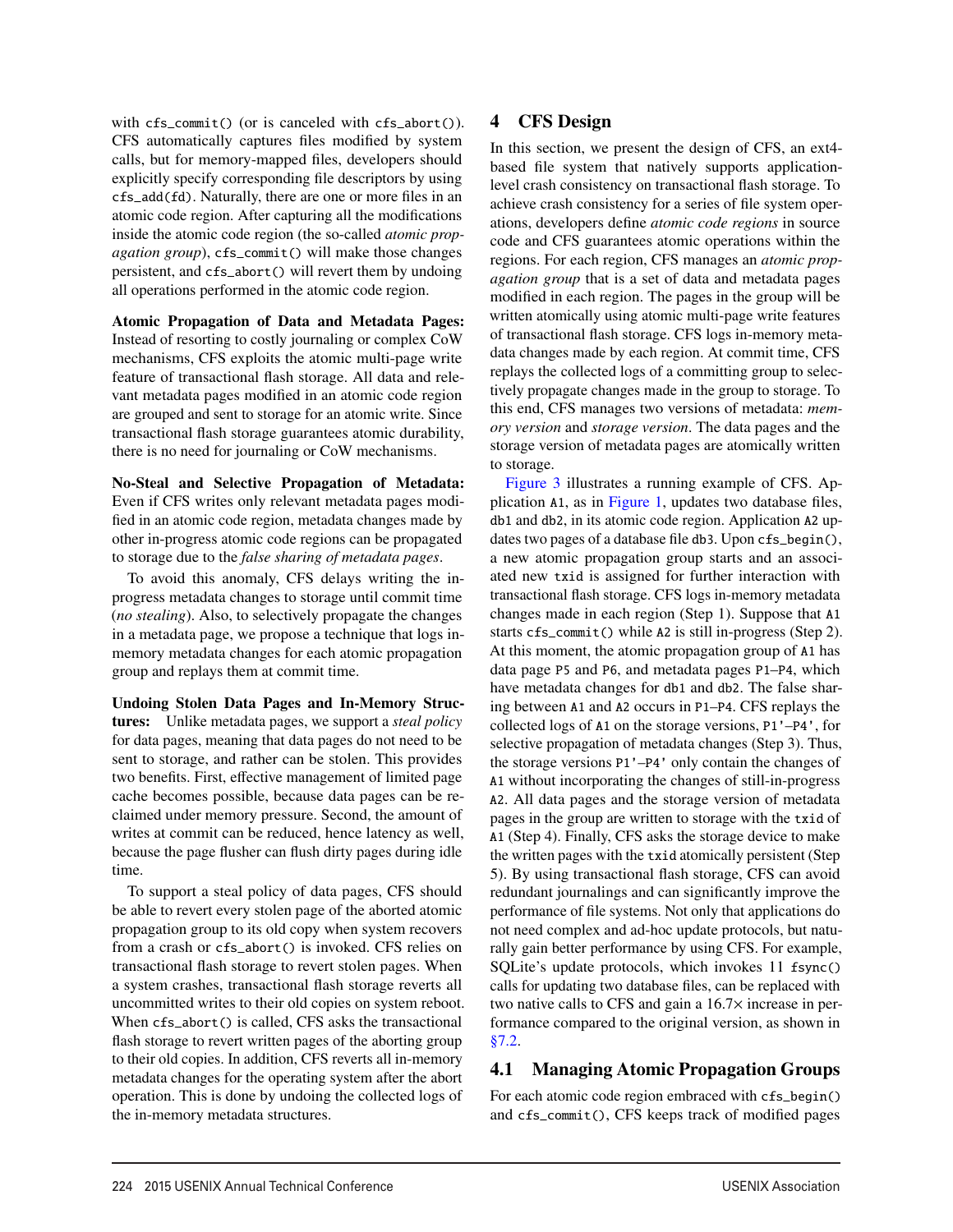

NOTE. SB: superblock, GD: group descriptor, BB: block bitmap, IT: inode table

Figure 3: Two database applications running in CFS. Checkerboard rectangles denote metadata of files with the same color. Redoing logs of A1 resolves the false sharing that occurred at P1–P4 and creates storage version P1'–P4'. Only storage versions of metadata pages with no false sharing are written to storage. Thus, committing A1 does not interfere with the consistency of A2.

5

as an atomic propagation group. All dirty data pages of the files and modified metadata pages in the same atomic propagation group are atomically and persistently written to storage using atomic write operations in transactional flash storage. An atomic propagation group is inherited by a child task but cannot be nested: a new task spawned inside an atomic code region automatically inherits its parent region (i.e., parent's txid) until it starts a new atomic code region. In SSD/X-FTL, a new txid is assigned to a task (i.e., task\_struct in Linux) upon invocation of cfs\_begin(). CFS then writes all pages with the same txid for the task.

## 4.2 In-Memory Metadata Logging

Memory Version vs. Storage Version: At the core of CFS is the in-memory metadata logging. CFS records changes of in-memory metadata structures, called the *memory version*, for each atomic propagation group. Upon a commit, CFS selectively propagates the changes made in the group to on-disk metadata structures, called the *storage version*, which are updated by *redoing* logs of a committing group, and then writing to storage. Upon an abort, CFS reverts the changes of in-memory metadata structures by *undoing* logs of the aborting group. Creating the storage version is straightforward if a metadata has separate in-memory and on-disk structures (e.g., superblock and inode). Otherwise, in the case that there is no separate structure (e.g., inode bitmap), CFS clones a memory version and uses the cloned structure as a storage version. The storage versions are what will be initially loaded when reading pages from storage.

Operational Logging: CFS uses operational logging, which records executed metadata change operations. Table 1 shows the specification of operations used to capture

the metadata changes in CFS. Operations are composed of four primitive operations and one extended operation (x\_op). Primitive operations directly modify metadata structures and an extended operation runs a registered callback function, noted as argument f. All operations have two arguments: m for memory version and s for storage version of a metadata structure.

Let us suppose that the free inode count in a superblock needs to be decremented when allocating a new inode. To capture this operation, CFS records a sub operation with an argument of the free inode count in superblock, so that the metadata change can be part of the logs in the current atomic propagation group. Upon a commit, the free inode count in on-disk superblock (i.e., s) will be decremented to reflect the change (*redoing*). Upon an abort, the free inode count of the in-memory superblock (i.e., m) will be incremented (*undoing*) to revert the change.

It is worth detailing how to undo assign operations  $(\phi(\mathfrak{m})$  in Table 1). For example, atomic propagation group A1 creates a new file, thus the timestamp of the parent directory D is updated from t0 to t1. After that, another atomic propagation group A2 creates another file at the same directory so the timestamp is updated from t1 to t2. Now, if A1 aborts, to what should the timestamp of D be reverted? Since A2 already updated the timestamp from t1 to t2, it should remain t2. After that, when A2 aborts, the timestamp should be reverted to t0. After all, CFS always reverts to *its most recent valid value*. For this purpose, CFS maintains a list of assign operations for a data entry in order of the operations. Upon an abort, CFS removes the aborting assign operation in the list and reverts the value to the head of the list (i.e., its most recent valid value).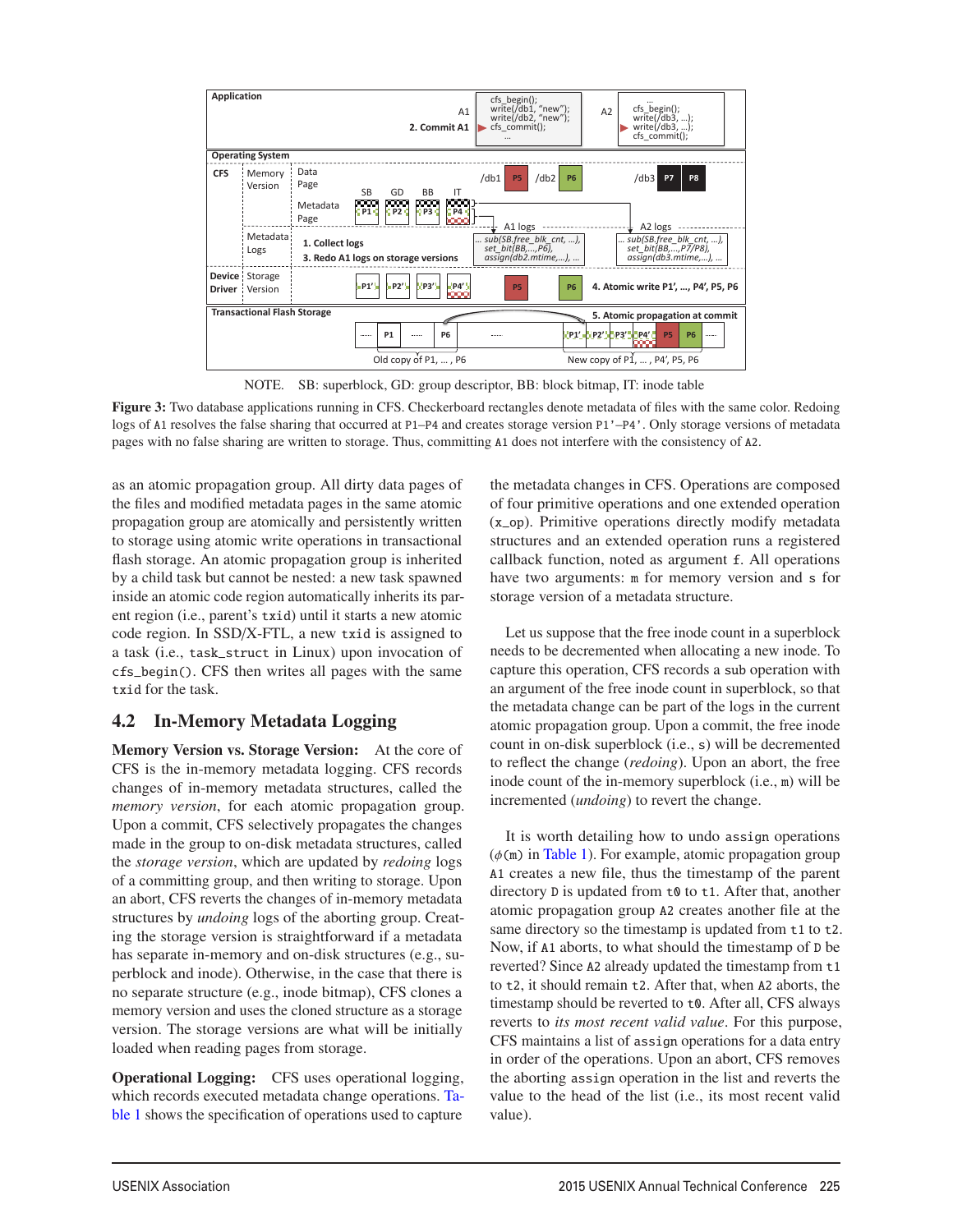| <b>Operation</b>     | <b>REDO</b> (commit)  | UNDO (abort)   | <b>Description</b> (example)                               |
|----------------------|-----------------------|----------------|------------------------------------------------------------|
| add(m,s,v)           | $S+=V$                | $m = v$        | Add $v$ to $m$ (e.g., increments free inode counts)        |
| sub(m,s,v)           | $S = V$               | $m+ = v$       | Subtract v from m (e.g., decrements free block counts)     |
| assign(m, s, v)      | $S=V$                 | $m = \phi(m)$  | Assign v to m (e.g., changes access mode of an inode)      |
| $toggle\_bit(m,s,i)$ | $s[i]=\neg s[i]$      | s[i]=¬s[i]     | Toggle i-th bit of m (e.g., toggles a bit in block bitmap) |
| $x_op(m,s,f,a)$      | $f$ (commit, m, s, a) | f(abort,m,s,a) | Run a function f (e.g., allocates a directory entry)       |

NOTE. m: memory version, s: storage version, m[i]: i-th bit of m, φ(m): the most recent valid value of m

Table 1: Specification of operations for in-memory metadata logging.

6

Extended Operations: To handle complex metadata structures and optimize the use of resources (e.g., caches), CFS introduced a special type of operation, called x\_op(). We summarize its usage into three categories:

The first usage is to manipulate complex metadata structures. For example, each directory keeps its directory entries (or dentries) in a list or a hash tree [24]. Inserting or deleting a dentry must follow the semantics of such structures. When CFS allocates a dentry to create a new file, it registers a callback function. Upon a commit, the callback inserts the dentry into the storage version of the directory. Upon an abort, it deletes the dentry from the memory version of the directory.

Second, the extended operation is required to revert file system caches upon an abort. CFS maintains the inodes and dentry caches for efficient accesses as well as the buddy cache [17] for efficient disk block allocation. When allocating a file system resource (i.e., inode, dentry, or block), an associated cache is also updated. CFS needs to revert the changes in the cache if the resource allocation is aborted. To do this, CFS has to register a callback that reverts the cache updates that happened while allocating file system resources.

Lastly, the extended operation is required to correctly deallocate file system resources. For instance, given two atomic propagation groups A1 and A2, let us suppose that a block released from A1 was allocated to A2. After A2 is committed, it is impossible to abort A1 because there is no way to revert the block allocation of already committed A2. In order to prevent this scenario, we propose a technique named *delayed deallocation*. When CFS needs to release file system resources, it registers a callback function. Deallocation is deferred until the actual commit, at which point it finally deallocates the resource by executing the registered callback function.

A Running Example: As in Figure 3, suppose that db1, db2, and db3 are in the same block group [24]. If new data is overwritten in db1, and another new data is appended in db2 and db3, then the size of their database files grows. The last modified time of each database file is updated (P4) and CFS logs three assign operations. Growing the files incurs a series of metadata changes: three block use flags for P6, P7, and P8 in a block bitmap (P3) are turned on and CFS logs three toggle\_bit operations; the block maps in the inode table (P4) are changed to refer to the

new blocks and the file sizes in the inodes (P4) increase, thus CFS logs five assign operations; each free block count in the superblock (P1) and block group descriptor (P2) decreases, thus CFS logs two sub operations. Since block allocation incurs the changes in the buddy cache, CFS adds one x\_op to revert the change in the cache upon abort.

#### 4.3 Commit and Abort Procedures

Upon a commit, CFS first writes all dirty data pages of the files that belong to the committing atomic propagation group. Writing data pages could cause further metadata changes; for example, due to the delayed block allocation scheme [17], the actual block allocation happens when writing data blocks, changing metadata structures such as block bitmap and free block count. Then, CFS applies all of the group's collected logs to the storage version of metadata in the order of their generations and writes the storage version. It writes all pages with the txid issued at cfs\_begin() and then asks SSD/X-FTL to make written pages with the txid durable.

Upon an abort, CFS rolls back the atomic propagation group by executing all the collected logs for the group in reverse order of their creation (*undoing*). Then, it also lets the storage revert the stolen data pages to their old copies. In SSD/X-FTL, CFS sends an abort command with the txid of the group. Finally, CFS forcefully drops all the dirty pages of the files in the group so that subsequent access to the page results in reading the reverted valid page from storage. If another application happens to access the aborted files, it could encounter an error depending on its correctness semantics. If this is the case, access to shared files must be coordinated using a synchronization primitive such as locking, or the shared files must be made public only after they are committed. For example, a transactional package manager needs to make new versions of shared libraries public after successful package installation to avoid applications reading the libraries, which are being installed and could be subject to an abort.

## 4.4 Dealing with Legacy Applications

It is highly desirable to be able to run the legacy applications without any modification while preserving their semantics. To this end, every update from legacy applications is treated as part of an atomic propagation group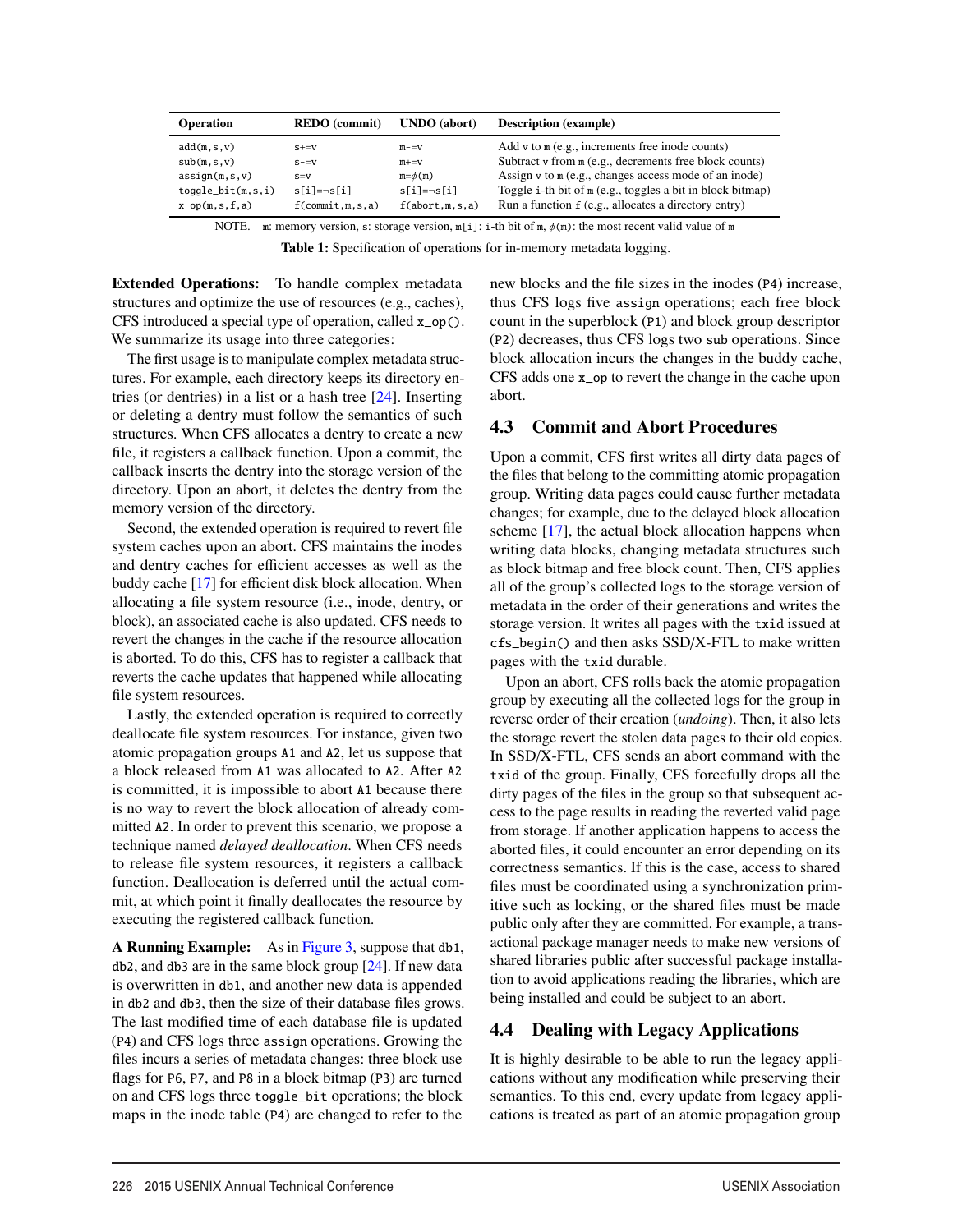in CFS. To be concrete, CFS maintains a *system-wide atomic propagation group*, to which every update from legacy applications belongs. CFS commits the systemwide atomic propagation group either when background flusher threads flush all dirty data and metadata pages or when a sync() is invoked. After the commit, CFS creates a new system-wide atomic propagation group for handling subsequent updates from legacy applications. Our current unoptimized fsync() simply performs sync(). We believe, however, this is not a fundamental limitation of our approach; for example, managing fine-grained (e.g., file-level) atomic propagation group and using group commit can be leveraged to optimize fsync() of legacy applications.

#### 4.5 Consistency and Recovery

Despite various system or application failures, CFS guarantees application-level crash consistency as long as an application correctly specifies atomic code regions and a transactional flash storage guarantees atomic multi-page writes. Because CFS enforces durability of *all and only* the data pages and metadata changes of a committing atomic code region, it guarantees version consistency [19], that the metadata version matches the version of the referred data for each commit operation, and does not interfere with the consistency of other commit operations. Also, because updates from legacy applications are treated in the same manner, CFS guarantees file system-level crash consistency.

There are two types of common failures in CFS. First, if an application is terminated abnormally without the entire system failing, the OS kernel aborts all uncommitted atomic propagation groups of the terminating process and thus rolls back the changes of the application. To maintain the semantics of legacy applications, CFS never aborts the system-wide atomic propagation group. Second, if the entire system fails (e.g., a power outage), CFS relies on the recovery mechanism of transactional flash storage. On system reboot, for any incomplete commit at the time of failure, transactional flash storage will invalidate all uncommitted changes and thus roll back the storage to the last successful commit state.

#### 5 Implementation

We implemented CFS in Linux Kernel 3.10.7 based on ext4, modifying about 5,800 lines of code. To capture the operational logs at runtime, we inserted 171 primitive operations and 11 extended operations. We performed experiments on a machine with a quad-core 2.1 GHz Intel Xeon E5606 processor and 4 GB memory. We used the OpenSSD development platform [10] with 8 GB storage capacity and the SATA 2 interface. We implemented two FTL schemes on the OpenSSD device: greedy FTL [35], which is a page-level FTL scheme with a greedy garbage

| <b>Application</b> | <b>Isolation</b>                            |
|--------------------|---------------------------------------------|
| SOLite             | Strong isolation                            |
| MariaDB            | Four isolation levels in SOL standards [38] |
| Kyoto Cabinet      | Intentionally no isolation                  |
| APT                | No isolation                                |
| vim                | Strong isolation or no isolation            |

Table 2: Isolation levels in five real-world applications.

collection policy, and X-FTL [33], which is an extended greedy FTL, to support atomic multi-page writes.

In comparison to commercial SSDs, OpenSSD and its FTLs have several limitations: First, its capacity is too small to be considered as typical enterprise setting. Since SSDs use log-structured writing scheme, write performance under high disk utilization would be slower than that in low disk utilization. To avoid such performance anomaly and present fair comparison, we carefully choose the data set size for evaluation. For MariaDB, database size was set to 2.5 GB so there were around 70% free space in the SSD. Next, OpenSSD has a low degree of internal parallelism due to its architectural limitations. Due to this low degree of internal parallelism, performance degradation caused by a disk cache flush is limited in OpenSSD, even though it will be significant in highend SSDs [32]. Finally, the size of atomic propagation group is limited by the transaction size of X-FTL. However, this limitation could be overcome by adopting other transaction representation schemes (e.g., cyclic representation [56]) to support unlimited (i.e., limited by only disk capacity) transaction size.

#### 6 Application Case Studies

In this section, we show how CFS can simplify the complicated update protocols of existing applications. We choose five real-world applications, which have a variety of isolation levels from strong isolation (e.g., SQLite) to no isolation (e.g., KyotoCabinet), shown in Table 2. The CFS-enabled applications can simply reuse the existing concurrency control code to achieve the same isolation level without any additional overheads. As summarized in Table 3, porting existing applications to CFS is straightforward. For four applications, in which a file is the granularity of atomicity, we simply specified atomic code regions using CFS's native calls. For MariaDB, which uses physiological write-ahead-logging [44] and double-write [1], we replaced the double-write with CFS-protected atomic write of database files. Our experience confirms that CFS can easily replace various existing update protocols: for five real-world applications, we only needed to modify 317 lines of code out of 3.5 million in total.

**SQLite:** SQLite [6] is a library based DBMS widely used in smart devices. It relies on rollback journaling (RBJ) or write-ahead-logging (WAL) to guarantee crash consistency [7, 8]. In RBJ mode, the original content of a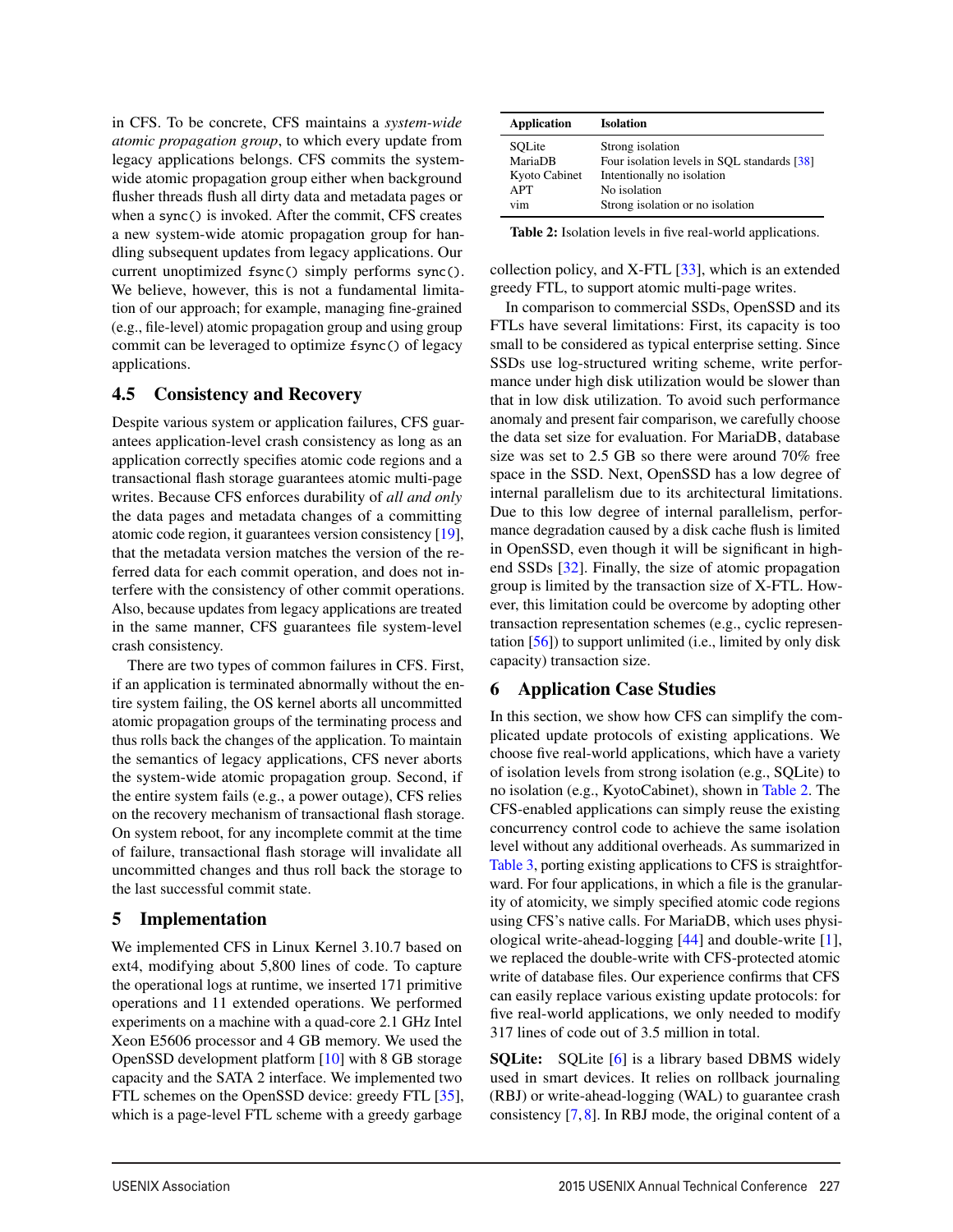| <b>Application</b> | Lines of code |                 | Mechanisms to guarantee application consistency |                                           |  |
|--------------------|---------------|-----------------|-------------------------------------------------|-------------------------------------------|--|
|                    | Original      | <b>Modified</b> | Original                                        | Modified                                  |  |
| SOLite             | 217,313       | 38              | Physical RBJ or WAL                             | Specifying an atomic code region          |  |
| MariaDB            | 1,534,980     | 240             | Physiological WAL & double-write                | Physiological WAL & atomic database write |  |
| Kyoto Cabinet      | 162,606       | 26              | Physical RBJ on a man-ed region                 | Specifying an atomic code region          |  |
| APT                | 407,642       |                 | None                                            | Specifying an atomic code region          |  |
| vim                | 1,179,246     | 9               | rename-based update                             | Specifying an atomic code region          |  |
| <b>Total</b>       | 3,501,787     | 317             |                                                 |                                           |  |

NOTE. RBJ (rollback journaling), WAL (write-ahead-logging)

Table 3: Summary of our porting efforts in applying CFS to five real-world applications. CFS requires only 317 lines of modifications out of 3.5 million lines of ported applications, in order to support the crash consistency.

page is copied to the rollback journal before updating the page. In the WAL mode, the original content is preserved in the database and the modified page is appended to a write-ahead-log file. The change is then later propagated to the database by periodic checkpointing.

In version 3.8.3 of SQLite, the RBJ and WAL mode consist of about 14,500 lines of code. With CFS, we were able to implement the same level of crash consistency by adding just 38 lines of CFS system calls with journal mode off.

MariaDB: MariaDB [3] is a popular open source DBMS, and InnoDB is a popular transactional storage engine used in MariaDB. To preserve crash consistency, InnoDB uses an optimized logging technique known as ARIES-style physiological write-ahead-logging (WAL) [44]. Unlike the *physical WAL* mode in SQLite, in the *physiological WAL* of MariaDB, only changes made to data pages are written to the log device to minimize the amount of log writes. Since logs are directly applied to the data pages in-place, crash recovery is possible only if the data pages are not corrupted. To guarantee atomic update of data pages, InnoDB uses a redundant page write technique known as *double-write* [1]: it first synchronously writes data pages to the dedicated double-write area, then re-writes each page to its original location. In each step, fsync() calls are used to enforce ordering and durability.

CFS-based MariaDB directly updates database files inplace after writing the physiological log, and does not require the double-write. CFS can ensure the atomic updates of database files by simply guarding the update code using the CFS system calls.

Kyoto Cabinet: Kyoto Cabinet [2] is a library-based key-value store using a memory mapped region to manage its data. For crash recovery, it writes an unmodified copy to the dedicated *rollback journal* area when a data page becomes dirty. To guarantee that the old copy is flushed to storage ahead of its new copy, it calls fsync() upon every write to the rollback journal area.

We were able to achieve the same level of crash consistency by simply turning off the journaling and guarding the atomic update code using the CFS system calls.

APT Package Manager: For a successful software installation or update, numerous files can be created, modified, or deleted, and all these modifications should be carried out atomically. Surprisingly, due to the complexity of guaranteeing atomic package installation, most package managers, including the popular APT [23], do not provide atomic installation, leaving the responsibility to system administrators. We added an atomic installation feature to APT by guarding its package operation code using the CFS system calls.

Vim: When saving an updated file of *document-like data*, many applications, including vim [11], use renamebased update schemes: creating a new file and writing the updated document to the new file, then calling fsync() on the file to force it to disk, and finally replacing the original with the new one. With CFS, vim is modified to update the file in place and its atomicity is guaranteed by wrapping the update code with cfs\_begin() and cfs\_commit().

#### 7 Evaluation

8

In this section, we present experiments that answer the following questions:

- Does CFS really guarantee application-level crash consistency?  $(\S7.1)$
- How do legacy update protocols and CFS-based atomic updates behave differently? (§7.2)
- What are the performance benefits of CFS-based applications? (§7.3)
- What is the performance impact on legacy applications that do not use CFS system calls? (§7.4)

Before running each experiment, we ran the workload independent preconditioning (WIPC) [62], so as to put the SSD in a steady state. The journal size of ext4 is set to 128 MB. We reported the average of three runs.

#### 7.1 Consistency over Random Failures

We begin our evaluation of CFS by experimentally verifying whether it preserves application-level crash consistency across sudden power outages. We used MariaDB because it is the most mature and complicated among our test applications and it also provides the tool mysqlcheck,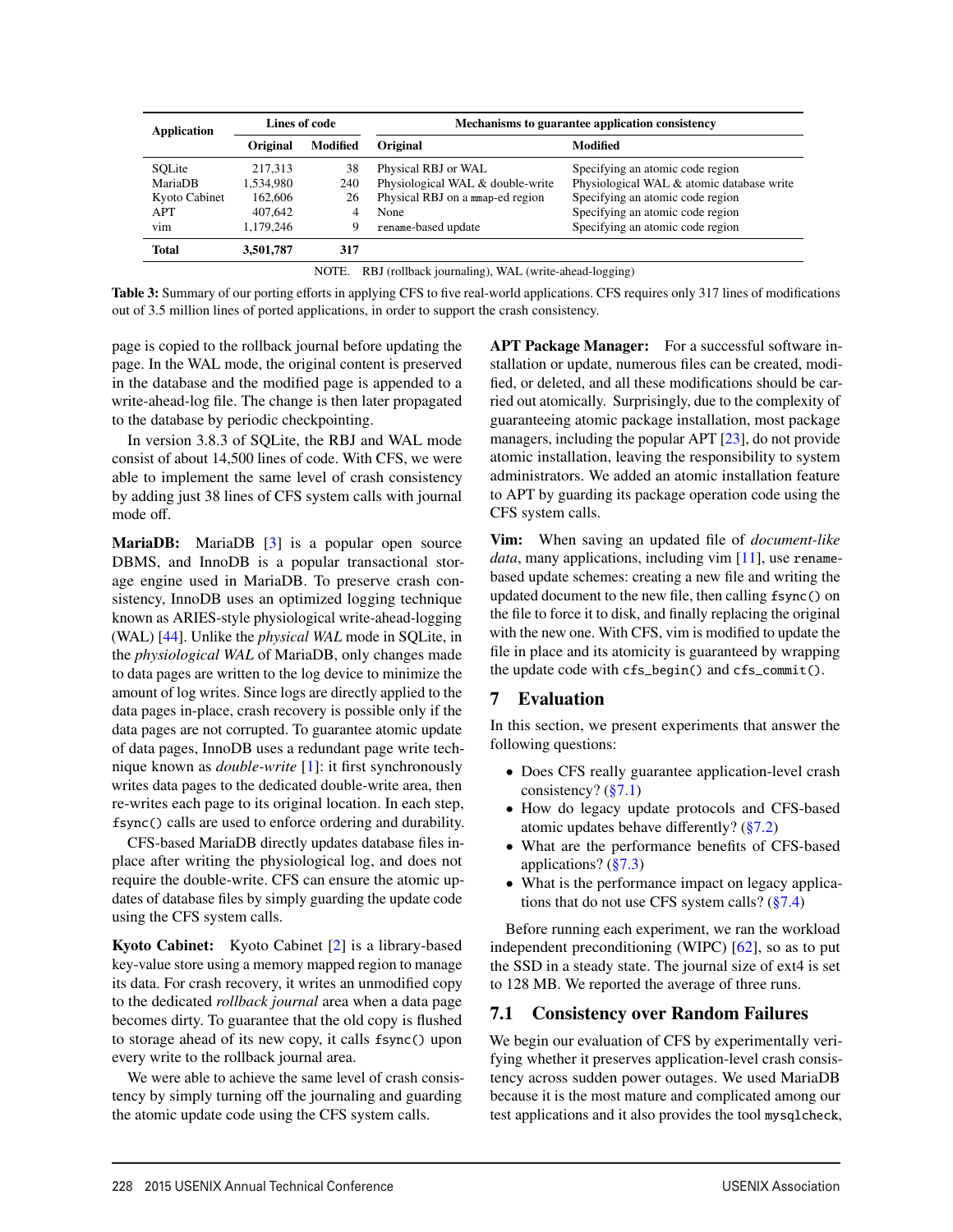

Figure 4: Results of the microbenchmark. Atomic update of two database files in Figure 1 and 2. The CFS-based version is 16.7× faster than the original version in ext4 ordered mode. Because the CFS-based version does not rely on a complex update protocol, disk writes and cache flush operations are reduced by 12.9× and 12.7×, respectively.



Figure 5: Results of real-world applications. The original versions are run on ext4 in ordered journal mode. Compared to the CFS-based versions, the original versions relying on complex update protocols show significant overhead.

9

which checks for database corruption. While we ran LinkBench [14] on CFS-based MariaDB, we cut the power of the SSD/X-FTL to stress the full system software/hardware stack. After rebooting the test machine, we checked the consistency of CFS and the database using fsck and mysqlcheck, respectively. If both checks pass, then we conclude that CFS preserves application-level crash consistency. We repeated this test 100 times and passed the consistency check every time. To check the coverage of our test, we further analyzed pages recovered by SSD/X-FTL. In 90% of the tests, SSD/X-FTL recovered 10.3 pages on average. Types of recovered pages were CFS metadata (2.4%), LinkBench data table (95.1%), and InnoDB system table (2.5%). Though it is limited, this experiment is one practical way to validate CFS's correctness. From a theoretical point of view, it is hard to imagine a case where application consistency is vulnerable when data pages and their relevant metadata changes are atomically propagated to the storage.

#### 7.2 Analysis of Atomic Update

To understand the performance characteristics of legacy update protocols and CFS-based atomic updates, we used the atomic update of two database files presented in Figure 1 and 2 as a microbenchmark. The original version was run on ext4 with three different journaling modes: off, ordered, and data journal mode.

In Figure 4, we first present performance comparisons, write amplification, and disk flush count for further analysis. The performance of each original version is normalized to the CFS-based version. Write amplification is the ratio of an application's writing of database files to the file system's writing to storage. It is split into three categories: application data, application journaling (e.g., SQLite RBJ), and file system overhead (i.e., metadata and journaling). We present the normalized disk flush count for CFS. In the case of CFS, we counted commit requests, upon which SSD/X-FTL flushes the disk cache. This data is obtained by instrumenting the microbenchmark and collecting block traces from the host using blktrace.

As Figure 4a shows, the CFS-based version significantly outperforms the original version— $7.7\times$  to ext4 off mode, and 16.7× to ext4 journaling modes—due to reduced disk writes and disk cache flush operations. The write amplification of the original version is surprisingly high (Figure 4b): 8.6, 19.3, and 22.1 in ext4 off, ordered, and data journal mode, respectively. Application-level journaling incurs significant metadata overhead. When combined with ext4 journaling, the amount of writes is amplified by  $2-3\times$  compared to ext4 off mode. As expected, the disk flush count of the original version is very high (Figure 4c). Since ext4 in off mode does not guarantee any consistency, it does not issue any disk cache flush operations. In the other modes,  $12.7\times$  more cache flush operations were issued. However, due to the low degree of internal parallelism of OpenSSD [10], performance is largely determined by the write amplification factors rather than disk cache flush count.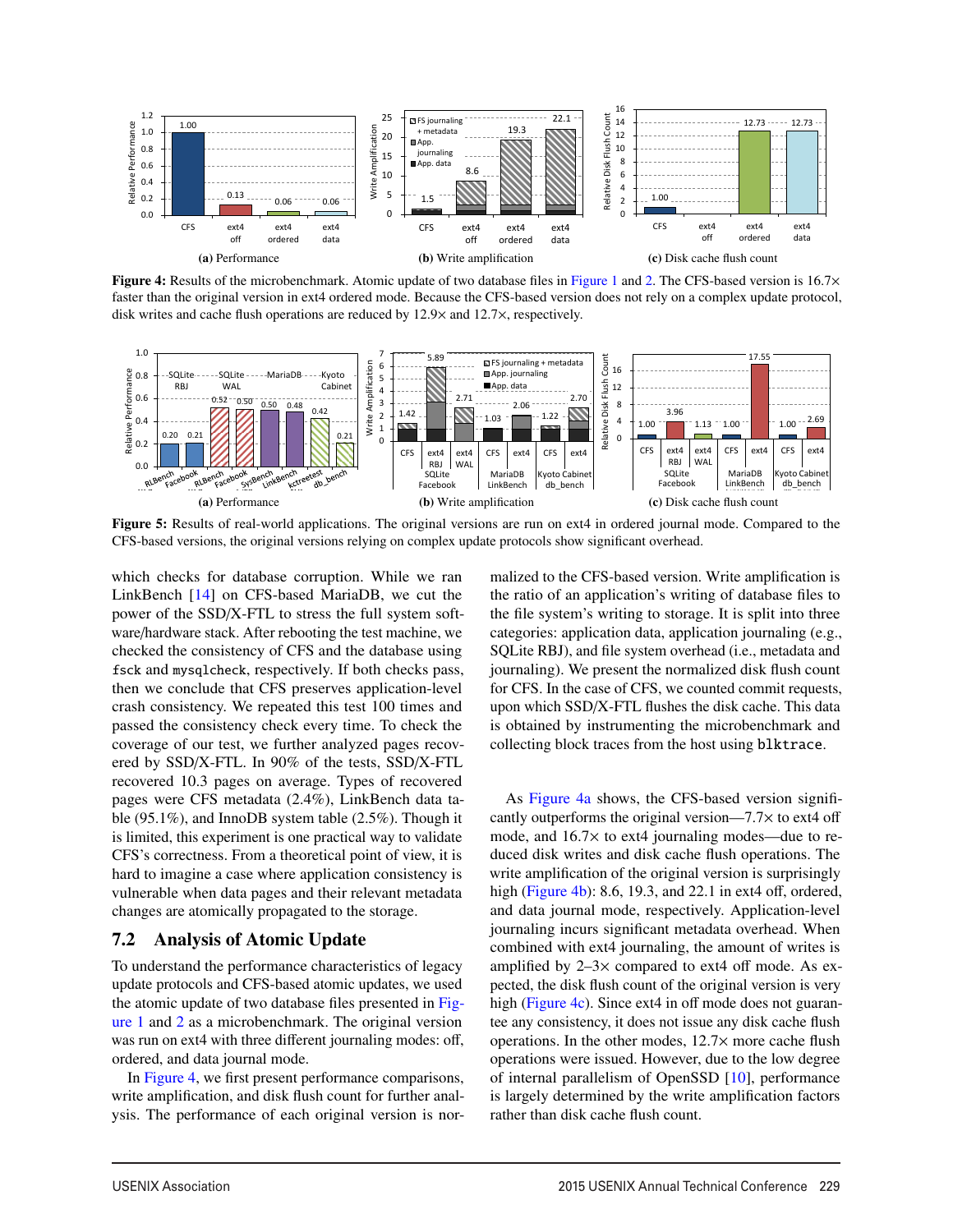#### 7.3 Performance of Real Applications

To see how CFS can improve performance of real-world applications, we evaluated three performance-sensitive applications: SQLite, MariaDB, and Kyoto Cabinet, studied in §6, using six workloads. In Figure 5, we compared performance, write amplification, and disk flush count of each application. As we expected, CFS-based applications significantly improve performance of their original versions, because they prevent the journaling of journal (JoJ) anomaly [31] fundamentally without any consistency compromise. In the rest of this section, we present the performance analysis of each application.

**SQLite:** We ran two SQL traces [33] collected from running the RL Benchmark [5] and Facebook applications on an Android 4.1.2 Jelly Bean SDK under its typical usage scenario.

The CFS-based version outperforms the original versions with the rollback journal (RBJ) and write-ahead logging (WAL) by approximately five-fold and two-fold, respectively. In RBJ mode, data is always written twice, one for the RBJ file and another for the database file. Moreover, since the RBJ file is created and deleted whenever a new transaction ends, SQLite in RBJ mode has very high file system metadata overhead. As a result, the original version generates  $4.1 \times$  more writes and  $3.9 \times$  more disk cache flush operations than the CFS-based version. In WAL mode, the modified data is appended to a WAL file and then the change is propagated to the database file by periodical checkpointing. Since the WAL file is reused by many transactions until the checkpoint occurs, the metadata overhead of SQLite in WAL mode is far lower than that of RBJ mode. As a result, the original version generates about 1.9× more writes and 10% more disk cache flush operations than the CFS-based version.

MariaDB: We used two popular database benchmarks: SysBench [9] and LinkBench [14]. SysBench in an OLTP mode stresses a 2.5 GB database (16 files) with 10 million rows for 10 minutes. LinkBench from Facebook is designed to benchmark performance of database operations with large-scale social graphs. In LinkBench, we ran 80,000 operations for a 2.5 GB database (18 files) after a two minute warm-up. In both experiments, MariaDB was configured to use 100 MB as a buffer pool with eight concurrent threads, and all under O\_DIRECT I/O mode.

The CFS-based MariaDB performs  $2\times$  faster than the original MariaDB. This performance benefit primarily comes from the reduced number of write operations by replacing the double-write with CFS's native interface. While fsync() is required for each database file update and every double-write operation in the original MariaDB, the CFS-based MariaDB requires only one disk flush to update all database files. Thus, the CFS-based version invokes 17.6× fewer disk flush operations than the original



Figure 6: Performance comparison between CFS and ext4 for FIO and FFSB benchmarks

version. However, the performance results in Figure 5a are little affected by such frequent disk flush operations. This is because OpenSSD, as discussed in  $\S$ 5, has low degree of internal parallelism.

To emphasize the criticality of this problem that endusers will face, we ran LinkBench using a commercial SSD [30] with high-level of internal parallelism. Since the SSD does not support transactional interfaces yet, we used the modified MariaDB that flushes disk cache once at updating all database files without double-write. Write amount and cache flush count are the same as those in CFS and so the performance will be similar to that of the CFS-based one. For comparison, we ran the MariaDB only turning off the double-write mode without any other modifications; so the cache flush count is the same as the unmodified MariaDB but the write amount is the same as CFS-based one. The frequent disk cache flush operations in the latter degrades performance by 78%. It shows that frequent cache flush caused by ad-hoc update protocols is a serious performance bottleneck and CFS's native interface can be a solution to overcome this performance degradation problem.

Kyoto Cabinet: We used two workloads for Kyoto Cabinet. First, we ran Kyoto Cabinet's kctreetest [2] with eight concurrent test threads. Each test thread writes 10,000 arbitrary key-value pairs and then reads the keys 10,000 times. Second, we ran LevelDB's db\_bench [28] with a single test thread. We measured the performance of 10,000 arbitrary writes of key-value pairs. We configured Kyoto Cabinet in synchronous transaction mode, guaranteeing consistency.

The CFS-based version significantly outperforms the original version. In kctreetest, where the read-to-write ratio is about one, the CFS version is 2.4× faster than the original version. In the write-intensive db\_bench, the CFS version is 4.8× faster than the original version. The original version issues sync system calls three times for a write operation. As a result, it generates  $2.2 \times$  more writes and 2.7× more disk cache flush operations.

#### 7.4 Performance of Legacy Applications

10

To understand the performance of legacy applications, which were not designed to use CFS, we compare performances of ext4 and CFS by running two popular bench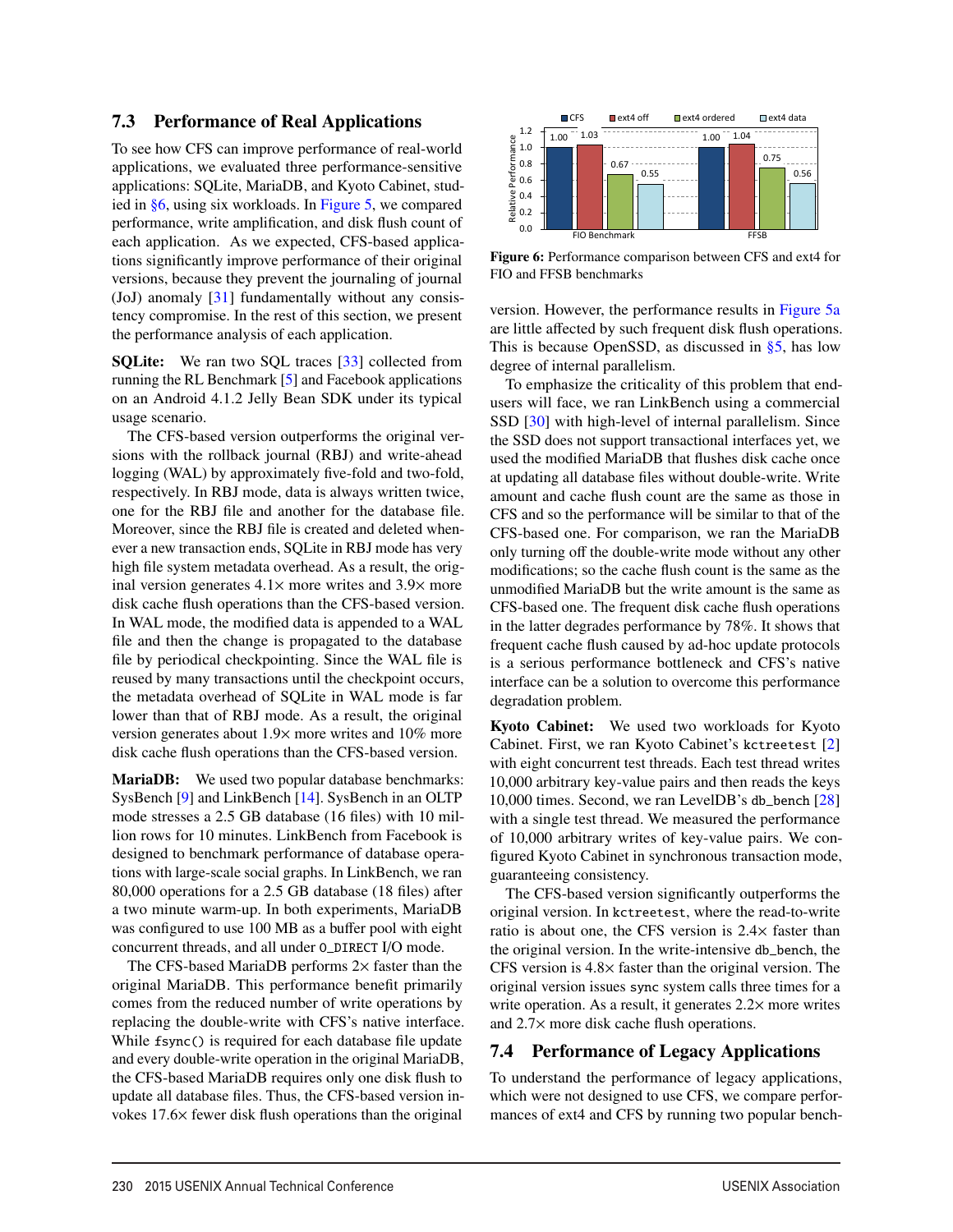marks: Flexible I/O (FIO) benchmark [15] and Flexible File System Benchmark (FFSB) [59]. We used the FIO benchmark to simulate a data-heavy workload: it is configured to perform random writes to a 4 GB file with an 8 KB write unit while fsync() is called every 40 KB. We used the FFSB benchmark to simulate a metadata-heavy workload: it executes a combination of small file creates, writes, reads, and appends.

We ran the benchmarks on CFS and the three journaling modes of ext4. As Figure 6 shows, CFS provides similar performance to ext4 with journaling off while it guarantees the highest level of crash consistency. Results of ext4 in the other journaling modes show significant overhead.

#### 8 Discussion and Future Work

Isolation and Concurrency Control: One may be curious about the difference between the *application-level crash consistency* of CFS and the *transaction* of transactional file systems  $[36, 42, 55, 60, 63]$ . In terms of concurrency control, we took an opposite design choice to transactional file systems. Transactional file systems are designed to natively support a DBMS-like ACID transaction, therefore they support strong isolation (i.e., the highest isolation level, *serializable isolation*). Under strong isolation, time-of-check-to-time-of-use (TOCTTOU) races can be easily prevented. In Table 4, we compare two representative transactional file systems, Valor [63] and TxOS [55], with CFS. To support strong isolation, they took two extreme design decisions: Valor uses pessimistic coarse-grained locking and TxOS uses optimistic multiversioning based on software transactional memory. Suppose that two applications, A1 and A2, create, write, and read files in a directory D in each transaction. Since the timestamp of D is updated upon every file creation, Valor locks D at the expense of concurrent execution of applications. Though TxOS maintains multiple versions of D for concurrent execution, due to the conflicting updates of the timestamp, only one application succeeds and the other should be re-executed.

In contrast, CFS does not provide isolation or concurrency control mechanisms. Applications must implement required concurrency control using existing synchronization primitives, such as file lock and mutex. Also, if there is a possibility of TOCTTOU races, applications should prevent the races themselves (for example, by using the openat() system call [4]). In fact, of the four ACID properties in DBMS, the isolation property is the most often relaxed. Popular DBMS implementations [38, 40, 48] provide at least four isolation levels for a user to choose. In the above example, if A1 and A2 need an isolated view of D, they must implement concurrency control themselves. Otherwise, no concurrency control is required resulting no overhead. The rationale behind our design is that isola-

11

|                    | CFS          | Valor $[63]$                   | $TxOS$ [55]     |
|--------------------|--------------|--------------------------------|-----------------|
| Atomic update      | Trans. flash | FS meta journal<br>$+$ logging | FS full journal |
| <b>Isolation</b>   | None (app.)  | Locking                        | Versioning      |
| <b>Performance</b> | High         | Low                            | Mid             |
| Complexity         | Low $(5.8K)$ | Low $(4.4K)$                   | High $(22.6K)$  |

Table 4: Comparison among CFS and recent transactional file systems. Modified LOCs are in the parentheses on the bottom.



Figure 7: Multithreaded performance of CFS and Valor.

tion can be best implemented at the application level by exploiting correctness semantics of the applications.

To verify the cost of isolation, we implemented the essential part of Valor in userspace and ran varying numbers of threads of the above example. As expected, performance of CFS increases as thread count increases and is constrained by storage bandwidth (Figure 7). However, due to conservative directory locking, performance of Valor is constant regardless of the number of threads. Also, since Valor uses logging, its single-thread performance is about  $2 \times$  slower than CFS.

Running CFS on Non-transactional Storage: Another interesting question is whether CFS is applicable to non-transactional storage devices. The performance benefit of CFS is two-fold: simplified update protocols and no redundant writes that rely on transactional flash. Therefore, if atomic multi-page writes can be emulated on non-transactional storage, CFS is applicable and we can expect performance benefits from the simplified update protocols. Such atomic multi-page writes have long been studied (e.g., *atomic recovery unit* in Logical Disk [22]). The obvious design choice is to implement the atomic multi-page write using write-ahead-logging at the device mapper layer [57], which is a higher-level virtual block device on top of physical block devices in the Linux Kernel. To see its potential performance benefit, we ran the code in Figure 1 on ext4 data journal mode replacing  $cfs_{commit}$ ) with two fsync calls. Though it is  $2.9\times$ slower than the CFS version, it is still 6.2× faster than the version using ext4 ordered journal (Figure 4). As future work, we will design and implement virtual transactional storage supporting CFS on non-transactional storage devices.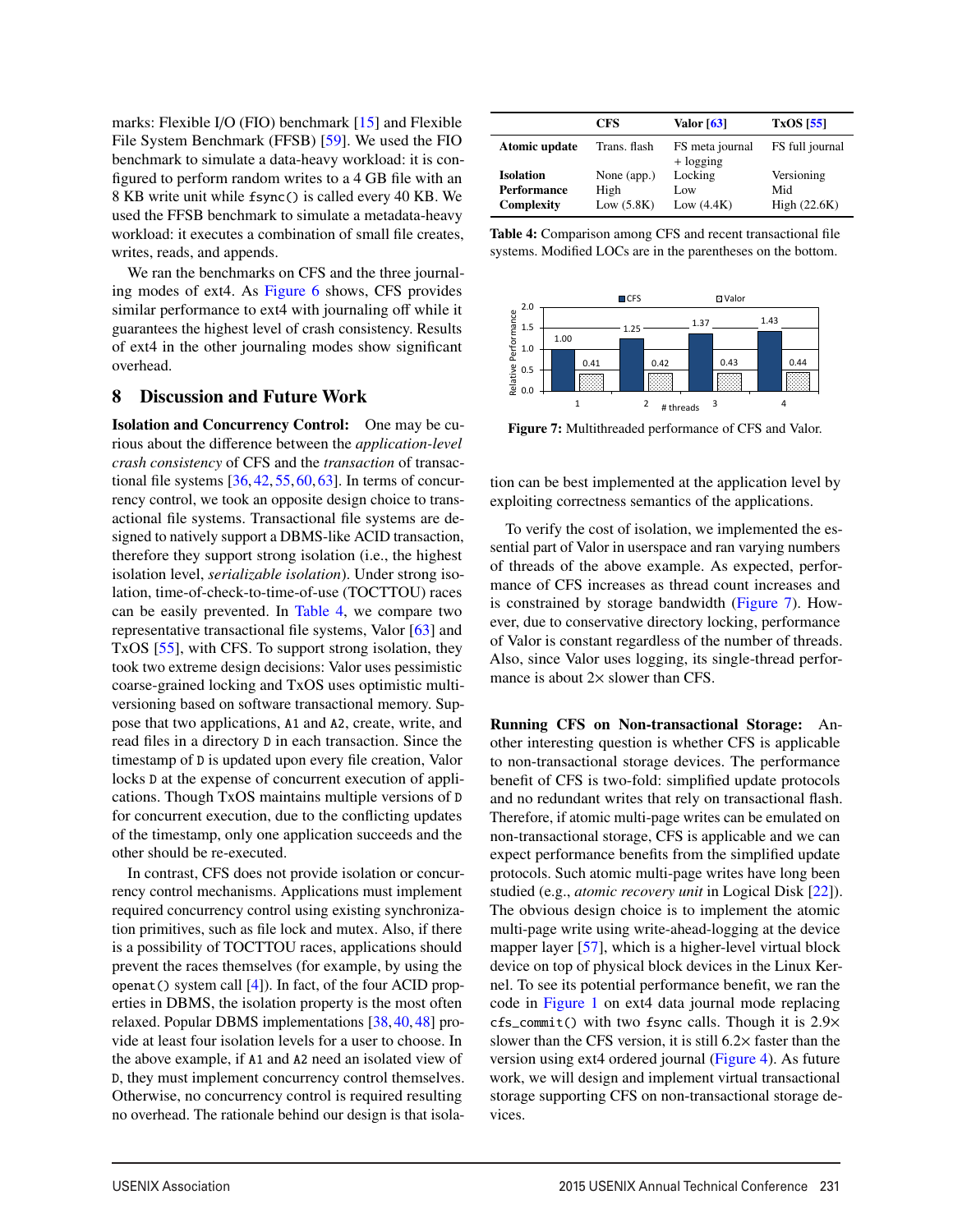#### 9 Related Work

Crash consistency is critical to operating system design, and many different approaches have been explored.

File System Consistency: To guarantee system-wide consistency of file system data structures, a variety of techniques have been proposed: journaling [39, 64], soft updates  $[25]$ , copy-on-write  $[16, 29, 43, 58]$ , and using a DBMS as a file system [27, 34, 45, 47, 49]. However, due to the lack of file system interfaces to support applicationlevel crash consistency, applications had no choice but to implement complex update protocols using fsync(). Although several techniques [18, 19, 46] have been proposed to mitigate the performance penalty of fsync(), they cannot help to simplify these update protocols. A recent study revealed that widely-deployed applications, such as PostgreSQL, LevelDB, and HDFS, implemented their own ad-hoc update protocols, and thus still remained vulnerable to crashes [54]. We believe CFS is the first principled and practical way to change this landscape.

Transactional File Systems: There have been steady efforts to natively provide transactions with ACID properties to applications via file systems [36, 42, 55, 60, 63]. As we discussed in  $\S 8$ , transactional file systems and applications relying on them support only strong isolation. Considering that relaxation of isolation according to applications' correctness semantics is a key optimization technique, it is the critical limitation in practice. Also, complexity and overheads for strong isolation is not negligible; the most commonly used locking technique limits concurrent execution of multiple transactions [42,60,63]; sophisticated multi-versioning still shows non-negligible overhead (14% in TxOS [55]). Moreover, to achieve atomic and durable updates, transactional file systems rely solely on file system journaling  $[42, 63]$ , or additionally maintain another write-ahead log for transactions [55, 60]. As a result, it was recommended to maintain transactions to small, mostly metadata operations [41].

Transactional Storage Devices: Several interesting approaches [20,33,51,53,56] have been proposed to support the transactional atomicity inside NAND flash storage devices. They exploit the log-structured mapping in FTL and atomically update the mapping table to achieve transactional atomicity. However, none of them resolve the false sharing of metadata pages. Thus they cannot support atomic update of multiple applications due to this lack of generality. For non-volatile memory storage, MARS [21] supports application transactions. But, it does not mention how MARS can be used to support file system consistency.

Atomic Update of Application Data: Recently, several techniques [37, 52, 65] have been proposed to protect application data from failures without supporting isolation like CFS. None of them handle the false sharing of metadata pages. Thus they cannot support atomic updates for arbitrary file system operations as CFS does. Failureatomic msync() [52] atomically updates the changes of a mmap-ed file using REDO journaling. However, it only supports atomic update of a single mmap-ed file, and, due to the lack of the UNDO mechanism, the dirty data pages can not be stolen.

#### 10 Conclusion

CFS is the first file system that natively supports application-level crash consistency on transactional flash storage. To guarantee crash consistency, applications can simply specify code regions that need atomic file system operations instead of implementing complex, slow, and error-prone update protocols by themselves. CFS guarantees the atomic propagation of data and metadata pages changed in the code region without relying on journaling through the use of the atomic multi-page write functionality of SSD/X-FTL. Our application case studies confirm that a variety of existing applications can be easily ported to CFS. Our experimental results show that CFS-based applications are 2–5× faster than the original versions.

#### Acknowledgments

The authors wish to thank our shepherd, Liuba Shrira, and the anonymous reviewers for their helpful comments. We thank to Jin-Soo Kim for motivational discussion, Gihwan Oh for helping us with SSD/X-FTL, and Sangman Kim for his feedback and comments. We also thank the various members of our operations staff who provided proofreading of this paper. This research was supported by Next-Generation Information Computing Development Program through the National Research Foundation of Korea (NRF) funded by the Ministry of Science, ICT & Future Planning (2010-0020730). This work was supported by ICT R&D program of MSIP/IITP [10041244, SmartTV 2.0 Software Platform]. Changwoo Min and Taesoo Kim are partly supported by ETRI MSIP/IITP [B0101-15-0644] and ONR N00014-15-1-2162.

#### References

- [1] InnoDB Disk I/O in MySQL 5.7 Reference Manual. http://dev. mysql.com/doc/refman/5.7/en/innodb-disk-io.html.
- [2] Kyoto Cabinet: a straightforward implementation of DBM. http: //fallabs.com/kyotocabinet/.
- [3] MariaDB An enhanced, drop-in replacement for MySQL. https: //mariadb.org/.
- [4] openat(2) Linux man page. http://linux.die.net/man/2/ openat.
- [5] RL Benchmark:SQLite. http://redlicense.com/.
- [6] SQLite. http://www.sqlite.org/.
- [7] SQLite: Atomic Commit In SQLite. http://www.sqlite.org/ wal.html.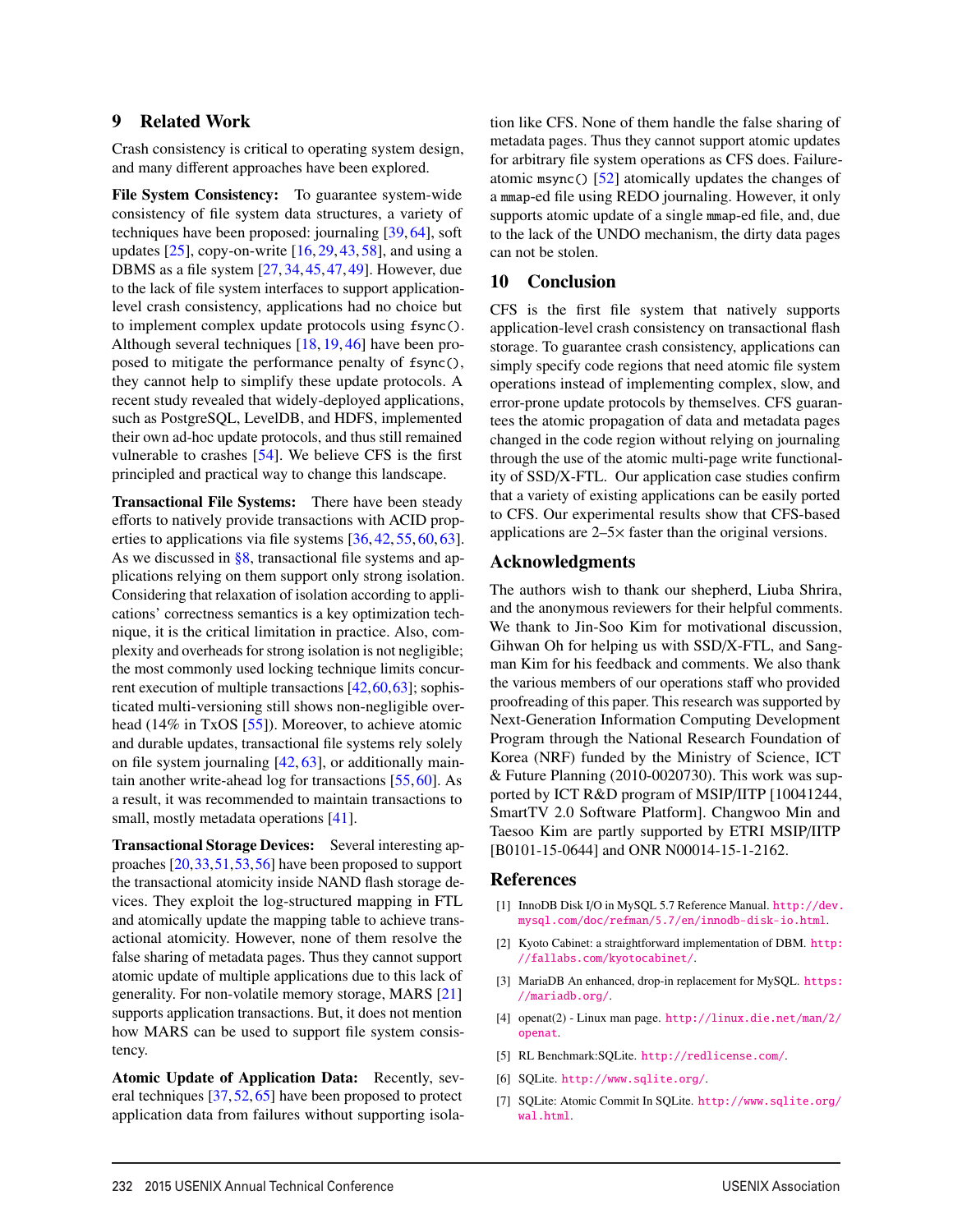- [8] SQLite: Write-Ahead Logging. http://www.sqlite.org/wal. html.
- [9] SysBench: a system performance benchmark. http://sysbench. sourceforge.net/.
- [10] The OpenSSD Project. http://www.openssd-project.org/ wiki/The\_OpenSSD\_Project.
- [11] Vim the editor. http://www.vim.org/index.php.
- [12] Apple. BSD System Calls Manual: FCNTL(2). https: //developer.apple.com/library/mac/documentation/ Darwin/Reference/ManPages/man2/fcntl.2.html.
- [13] Apple. BSD System Calls Manual: FSYNC(2). https: //developer.apple.com/library/mac/documentation/ Darwin/Reference/ManPages/man2/fsync.2.html.
- [14] Armstrong, T. G., Ponnekanti, V., Borthakur, D., and Callaghan, M. LinkBench: a Database Benchmark based on the Facebook Social Graph. In *Proceedings of the 2013 ACM SIGMOD International Conference on Management of Data* (2013), SIGMOD '13.
- [15] Axboe, J. FIO (Flexible IO Tester). http://git.kernel.dk/ ?p=fio.git;a=summary.
- [16] BTRFS. http://btrfs.wiki.kernel.org.
- [17] CAO, M., SANTOS, J. R., AND DILGER, A. Ext4 block and inode allocator improvements. In *Proceedings of the Linux Symposium* (2008).
- [18] CHIDAMBARAM, V., PILLAI, T. S., ARPACI-DUSSEAU, A. C., AND ARPACI-Dusseau, R. H. Optimistic Crash Consistency. In *Proceedings of the 24th ACM Symposium on Operating Systems Principles* (2013), SOSP '13.
- [19] Chidambaram, V., Sharma, T., Arpaci-Dusseau, A. C., and Arpaci-Dusseau, R. H. Consistency Without Ordering. In *Proceedings of the 10th USENIX Conference on File and Storage Technologies* (2012), FAST '12.
- [20] CHOI, H. J., LIM, S.-H., AND PARK, K. H. JFTL: A Flash Translation Layer Based on a Journal Remapping for Flash Memory. *ACM Transactions on Storage 4*, 4 (feb 2009).
- [21] Coburn, J., Bunker, T., Schwarz, M., Gupta, R., and Swanson, S. From ARIES to MARS: Transaction Support for Next-generation, Solid-state Drives. In *Proceedings of the 24th ACM Symposium on Operating Systems Principles* (2013), SOSP '13.
- [22] DE JONGE, W., KAASHOEK, M. F., AND HSIEH, W. C. The Logical Disk: A New Approach to Improving File Systems. In *Proceedings of the Fourteenth ACM Symposium on Operating Systems Principles* (1993), SOSP '93, ACM.
- [23] Debian. Apt. https://wiki.debian.org/Apt.
- [24] Ext4 WIKI. Ext4 Disk Layout. https://ext4.wiki.kernel. org/index.php/Ext4\_Disk\_Layout.
- [25] Frost, C., Mammarella, M., Kohler, E., de los Reyes, A., Hovsepian, S., Matsuoka, A., and Zhang, L. Generalized File System Dependencies. In *Proceedings of the 21st ACM SIGOPS Symposium on Operating Systems Principles* (2007), SOSP '07.
- [26] Fusion-io. NVM Primitives API Specification 1.0. http: //opennvm.github.io/nvm-primitives-documents/, feb 2014.
- [27] GEHANI, N. H., JAGADISH, H. V., AND ROOME, W. D. OdeFS: A File System Interface to an Object-Oriented Database. In *Proceedings of the 20th International Conference on Very Large Data Bases* (1994), VLDB '94.
- [28] Google. LevelDB Benchmarks. http://leveldb.googlecode. com/svn/trunk/doc/benchmark.html, July 2011.
- [29] HITz, D., LAU, J., AND MALCOLM, M. File System Design for an NFS File Server Appliance. In *Proceedings of the 1994 USENIX Winter Technical Conference* (1994), WTEC '94.

- [30] INTEL. Intel® SSD 330 Series (120GB, SATA 6Gb/s, 25nm, MLC). http://ark.intel.com/products/67287/Intel-SSD-330-Series-120GB-SATA-6Gbs-25nm-MLC.
- [31] Jeong, S., Lee, K., Lee, S., Son, S., and Won, Y. I/O Stack Optimization for Smartphones. In *Proceedings of the 2013 USENIX Annual Technical Conference* (2013), ATC '13.
- [32] Kang, W.-H., Lee, S.-W., Moon, B., Kee, Y.-S., and Oh, M. Durable Write Cache in Flash Memory SSD for Relational and NoSQL Databases. In *Proceedings of the 2014 ACM SIGMOD International Conference on Management of Data* (2014), SIGMOD '14.
- [33] Kang, W.-H., Lee, S.-W., Moon, B., Oh, G.-H., and Min, C. X-FTL: Transactional FTL for SQLite Databases. In *Proceedings of the 2013 ACM SIGMOD International Conference on Management of Data* (2013), SIGMOD '13.
- [34] Kashyap, A. File System Extensibility and Reliability Using an in-Kernel Database. Master's thesis, Stony Brook University, December 2004. Technical Report FSL-04-06, http://www.fsl. cs.sunysb.edu/docs/kbdbfs-msthesis/kbdbfs.pdf.
- [35] KAWAGUCHI, A., NISHIOKA, S., AND MOTODA, H. A Flash-memory Based File System. In *Proceedings of the 1995 USENIX Technical Conference Proceedings* (1995), ATC '95.
- [36] KIM, S., LEE, M. Z., DUNN, A. M., HOFMANN, O. S., WANG, X., Witchel, E., and Porter, D. E. Improving Server Applications with System Transactions. In *Proceedings of the 7th ACM European Conference on Computer Systems* (2012), EuroSys '12, ACM.
- [37] MariaDB. Fusion-io DirectFS atomic write support. https://mariadb.com/kb/en/mariadb/documentation/ getting-started/mariadb-performance-advancedconfigurations/fusion-io/fusion-io-directfsatomic-write-support/.
- [38] MariaDB. Isolation level. https://mariadb.com/kb/en/sql-99/37-sql-transaction-concurrency/isolationlevel/.
- [39] Mathur, A., Cao, M., Bhattacharya, S., Dilger, A., Tomas, A., and Vivier, L. The new ext4 filesystem: current status and future plans. In *Proceedings of the Linux Symposium* (2007).
- [40] Microsoft. Isolation Levels in the Database Engine. https://technet.microsoft.com/en-us/library/ ms189122%28v=SQL.105%29.aspx.
- [41] MICROSOFT. Performance Considerations for Transactional NTFS. http://msdn.microsoft.com/en-us/library/ windows/desktop/ee240893(v=vs.85).aspx.
- [42] MICROSOFT. Transactional NTFS (TxF). http: //msdn.microsoft.com/en-us/library/bb968806(v= vs.85).aspx.
- [43] M<sub>IN</sub>, C., K<sub>IM</sub>, K., C<sub>HO</sub>, H., Lee, S.-W., AND EOM, Y. I. SFS: Random Write Considered Harmful in Solid State Drives. In *Proceedings of the 10th USENIX Conference on File and Storage Technologies* (2012), FAST '12.
- [44] MOHAN, C., HADERLE, D., LINDSAY, B., PIRAHESH, H., AND SCHWARZ, P. ARIES: A Transaction Recovery Method Supporting Finegranularity Locking and Partial Rollbacks Using Write-ahead Logging. *ACM Transaction Database System 17*, 1 (Mar. 1992).
- [45] MURPHY, N., TONKELOWITZ, M., AND VERNAL, M. The design and implementation of the database file system, 2002.
- [46] Nightingale, E. B., Veeraraghavan, K., Chen, P. M., and Flinn, J. Rethink the Sync. In *Proceedings of the 7th Symposium on Operating Systems Design and Implementation* (2006), OSDI '06.